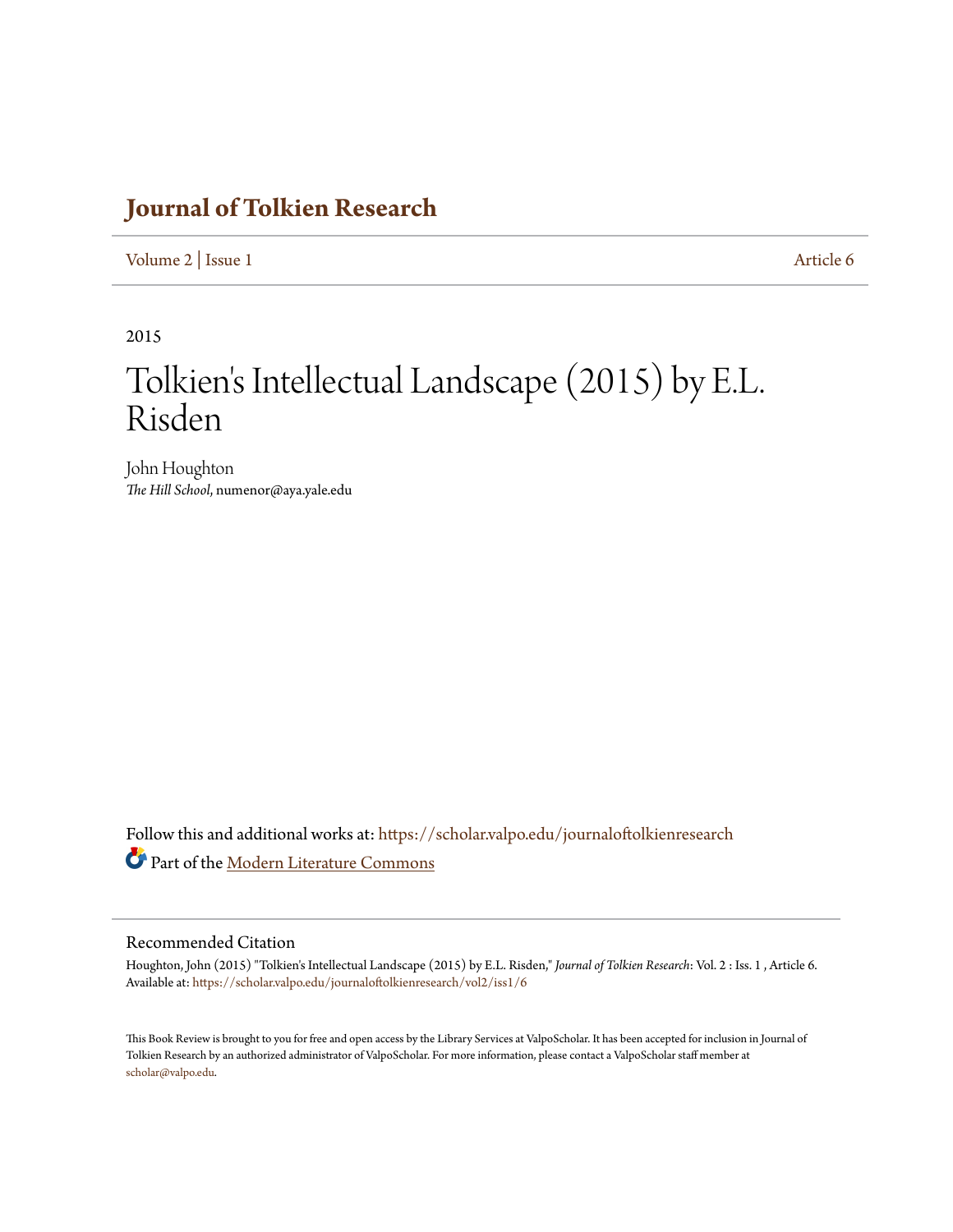*Tolkien's Intellectual Landscape*, by E.L. Risden. Jefferson, NC: McFarland & Company, 2015. viii, 232 pp. \$35.00 (trade paperback) ISBN 9780786498659. [Also available as a Kindle ebook].

Professor Risden, an insightful commentator with an appealingly familiar style, provides in this volume a good deal of new material interlaced with some of his earlier writing. The book consists of a significant Introduction ("The 'Author of the Century' in His Century: Extending the Intellectual Landscape," 1-22) and Afterword ("Mechanized Landscape and Spiritual Landscape—In Retrospect," 200-212), framing eight chapters, each with at least two subsections, making up, in effect, a linked collection of some twenty essays (in the following list, sections I noticed as being revised from Risden's previous publications are indicated in parentheses):

Chapter 1, "Tolkien as Scholar, Narrator, Stylist" (23-66): "On Roots and Branches, with Some Particular Attention to Roots" (23-41); "Narrative Experiments: The Linear versus the Gothic" (41-59) (cf. "Tolkien's Resistance to Linearity," in *Picturing Tolkien: Essays on Peter Jackson's "The Lord of the Rings" Film Trilogy* (2011), 70-83); "The Linguistic Landscape: Mapping with Style" (59-66).

Chapter 2, "Heart of Darkness, Heart of Light: Externalizing the Internalized Quest" (67-83): "Tolkien, Excalibur, the Grail Quest, and the Moderns" (68 - 80); "Darkness, Light, and the Quest to Destroy the Ring" (80-83).

Chapter 3, "The World of the Text and the Expanding Waste Land" (84-96): "Middle-earth and the Waste Land: Greenwood, Apocalypse, and Post-War Resolution" (84-93) (cf. "Middle-earth and the Waste Land: Greenwood, Apocalypse, and Post-War Resolution," *Tolkien in the New Century: Essays in Honor of Tom Shippey* (2015), 57-64); "A Postscript to Tolkien and Eliot: Some New Leaves on Some Old Branches" (93-96) (cf. "Tom Shippey, and a Few New Leaves on Some Old Branches," *Tolkien in the New Century*, 16- 19).

Chapter 4, "Tolkien on Heroism: Beorhtnoth, Aragorn, and Arthur" (97-123): "Mimetic/Prophetic Heroism: Auerbach, *The Battle of Maldon*, and *Beorhtnoth, Beorthelm's Son*" (97-106); "Aragorn and the Twentieth-Century Arthur" (106-123).

Chapter 5, "Epic, Faërie, and Myth: The Mortal and the Monstrous Body" (124-146): "Beowulf, Tolkien, and Epic Epiphanies" (124-131) (cf. "Beowulf,

1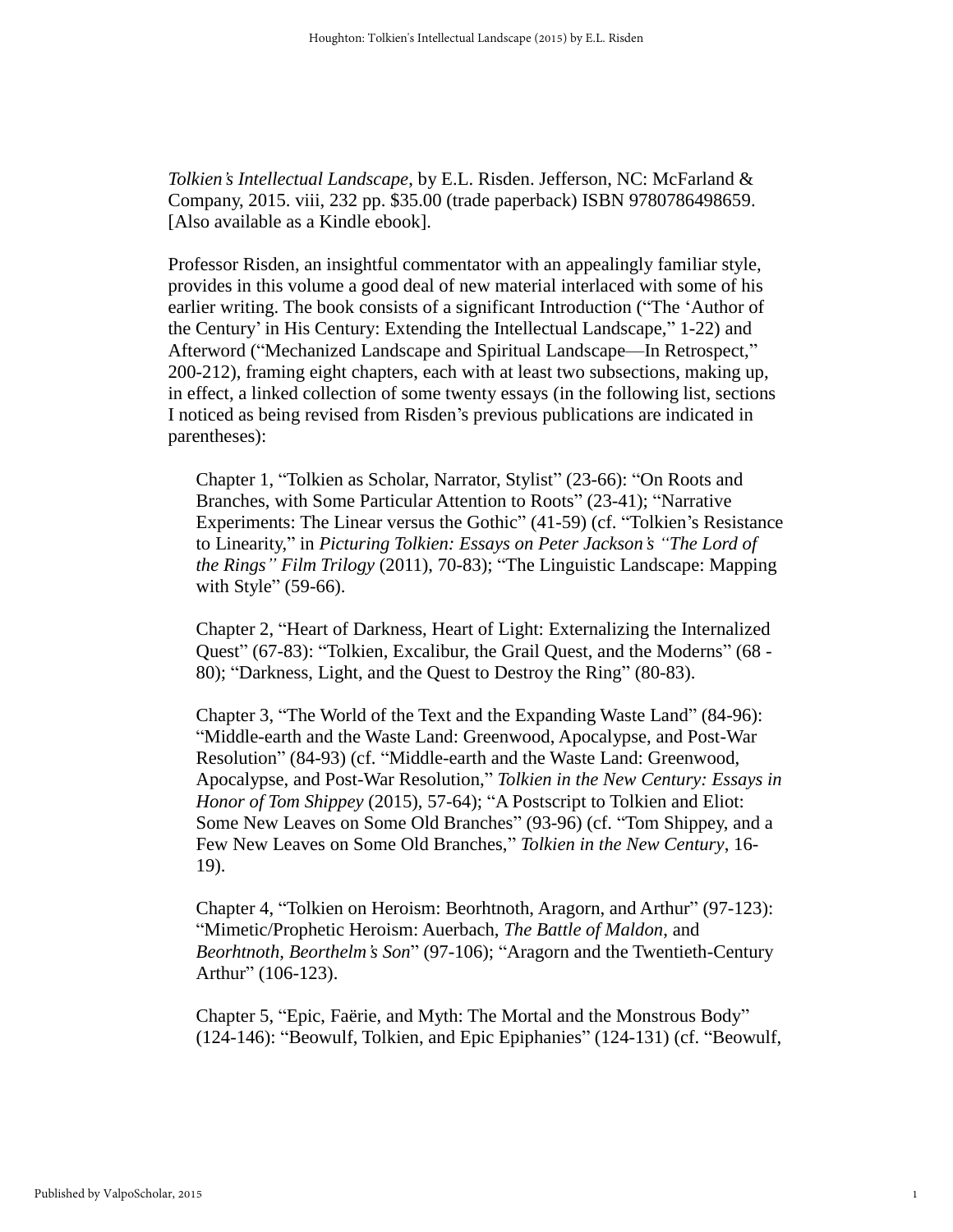Tolkien, and Epic Epiphanies," *Journal of the Fantastic in the Arts*, 9 no. 3 (1998), 192- 199); "Rehabilitating Aglæcan and Faërie" (131-138); "Monsters, Norse Tradition, and the Conjunction of Spirit and Flesh" (138- 146).

Chapter 6, "Tolkien and Myth: Orientalism and Occidentalism" (147-165): "Tolkien, Classical Myth, and Said's Orientalism: Othering the East and the South" (147-155); "Myth and the Problem of Generational Succession in *The Silmarillion*" (155-165).

Chapter 7, "Good and Evil, Choice and Control" (166-181): "Tolkien and Leadership Theory" (166-175); "Finding the Nature of Good and Evil" (175- 180)

Chapter 8, "Teaching Tolkien and His World, and Why He Matters" (181- 199): "The World of the Text" (181-192); "The Problematic Tolkien: Social Conservative, Political Liberal, and Practical Theorist" (192-199).

To write a wide-ranging monograph on Tolkien at this point in history is not, perhaps, a matter of steering between Scylla and Charybdis, but it at least involves threading the rapids between the Argonath of the discipline, Tom Shippey on the one hand and Verlyn Flieger on the other. Risden dedicates his volume to these two great scholars, and in the introduction graciously positions his work with respect to theirs and that of other scholars: "My project here takes up where [their] arguments conclude [. . .] with the goal of filling out Tolkien's intellectual landscape, the growth and variety of ideas" (6).

Risden pursues this "filling out" with any number of helpful analyses and observations. In the first section of Chapter 1, for instance, he uses a review and expansion of Shippey's evaluation of Tolkien's professional career in "Tolkien's Academic Work Now" (*Roots and Branches: Selected Papers on Tolkien* (2007) by Tom Shippey) as a springboard for detailed examination of the fiction in light of "*Beowulf*: The Monsters and the Critics" (1936) and "*Sir Gawain and the Green Knight*" (1953), demonstrating how ideas from those essays appear "productively yet problematically in *LotR*" (32). Thus, for example, Frodo's failure to destroy the Ring can be seen as a rewriting of Gawain's failure to tell Sir Bercilak about the gift of the green sash. The latter episode makes Gawain's ""perfection' [ . . . ] more human and credible"" (35, citing "*Sir Gawain*") by showing a flaw in his nobility; the former suggests that if even the humble hobbit, who does not share the specific chivalrous flaws of Arthur's greatest knight, can fail, then so will we, and so will any person. Or, in the case of *Beowulf*, "Tolkien observed that some Beowulf critics had faulted the poet for 'placing the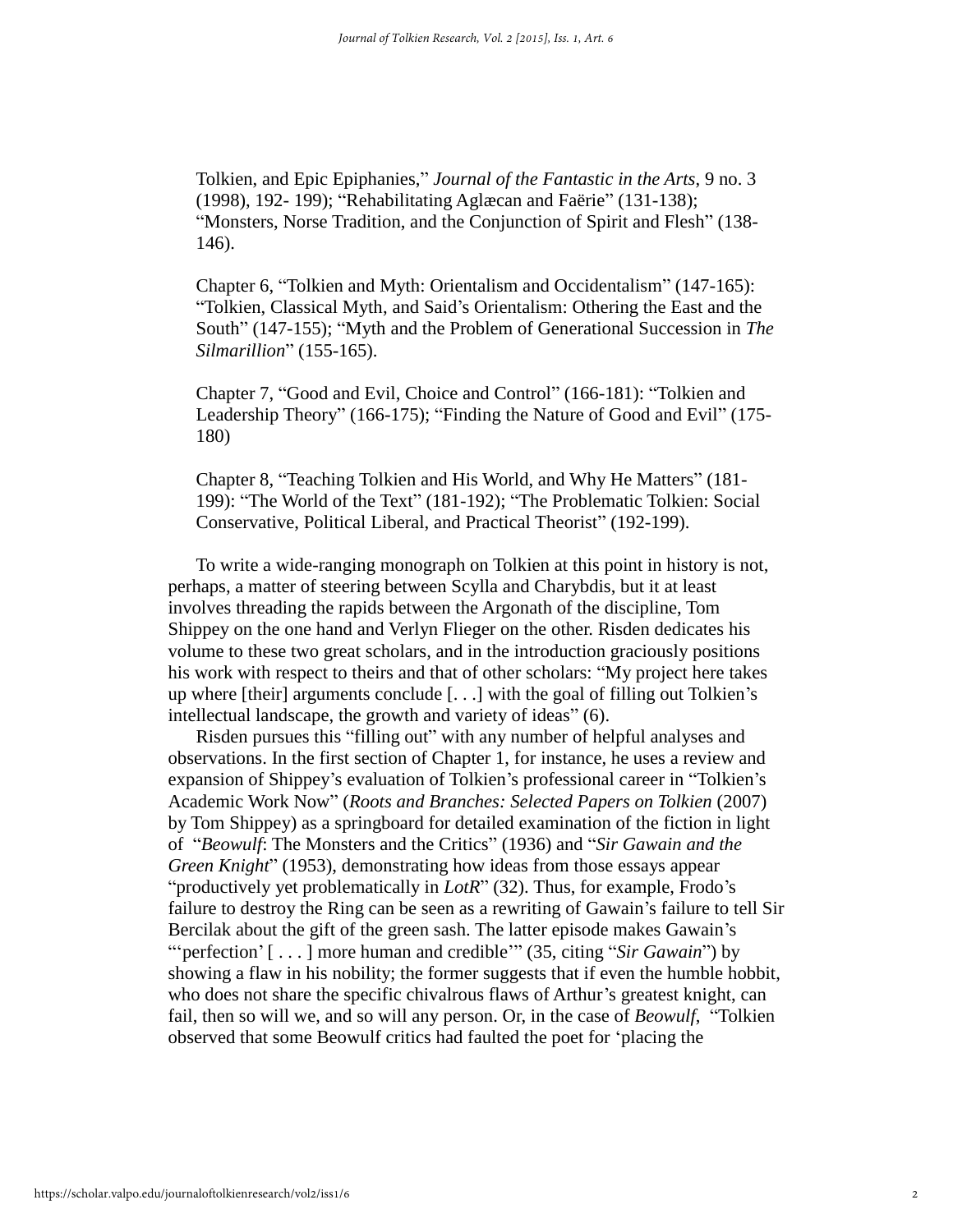unimportant things at the centre and the important on the outer edge'" (38, citing "*Beowulf*"): whereas in *The Lord of the Rings*, "the most important parts of the book, those that contribute most to its most important ideas, appear at the narrative poles, beginning and end" (39).

Somewhat similarly, in the third section of Chapter 4, Risden treats Andúril, the Sword Reforged, as an antitype of the many swords in medieval literature (and in earlier moments of the legendarium itself) which break, usually in contexts which suggest that they have been misused. (He considers examples from *Beowulf*, *Gisla Saga Surssonar*, *Volsungasaga*, *Le Morte d'Arthur*, and *Parzival*, as well as the broken-and-reforged Anglachel/Gurthang from the story of Túrin, 114-119.) The shards of Narsil, long preserved at Imladris as an heirloom of the unbroken royal line of Isildur, suggest that is the human person who wields a weapon, rather than the implement itself, which is of ultimate significance; and when the shards are finally reforged for Aragorn, the sword's most important moment comes not in any stroke he gives in battle, but rather in his showing it to Sauron in the reclaimed palantír of Orthanc—that is, in its testimony to the existence and good faith of an heir of Isildur (119-120).

To consider just one further example, in the first section of Chapter 6, Risden takes a serious look at critiques of Tolkien's treatment of the "other" and shows that, while Tolkien is certainly in many respects an author of his time and place, to read him as casually imperialist, racist, and so forth reflects highly selective attention to the text. "Bad guys" like orcs, trolls, and Haradrim are all "others" from the point of view of the "good guy" elves, dwarves, ents and humans (both Big People and Little): but our point of view for most of the story is more specifically that of hobbits, and from that perspective, most of the "good guys" are also "others" (153). (Though Risden doesn't draw attention to the point, Tolkien also on more than occasion shows us an inverse perspective in which his central characters are the "other": Bilbo's neighbors view him, upon his return, as "no longer quite respectable," even "queer," while in *The Lord of the Rings* we see the amazement of the Rohirrim at meeting strangers who seem to arise out of legend; the surprise of a Gondorian boy at encountering a hobbit who as old as his uncle Iorlas, but only four feet tall; and even the fear of orcs at their projected image of Samwise the elf-warrior, as other to them as the Nazgûl and Shelob.) Neither, Risden points out, is Tolkien's geography a simple matter of "east bad, west good": the Witch-King of Angmar has his seat in the north (as, Risden might have added, both Morgoth and Sauron did in an earlier age), while Fëanor's Noldor and the later Númenoreans (i.e., "Westerners") invade Middle-earth from the west (153-4). Risden concludes,

[Tolkien] does not give into the errors of twentieth-century orientalism any more than he rejected the value of Classical learning. He created a diverse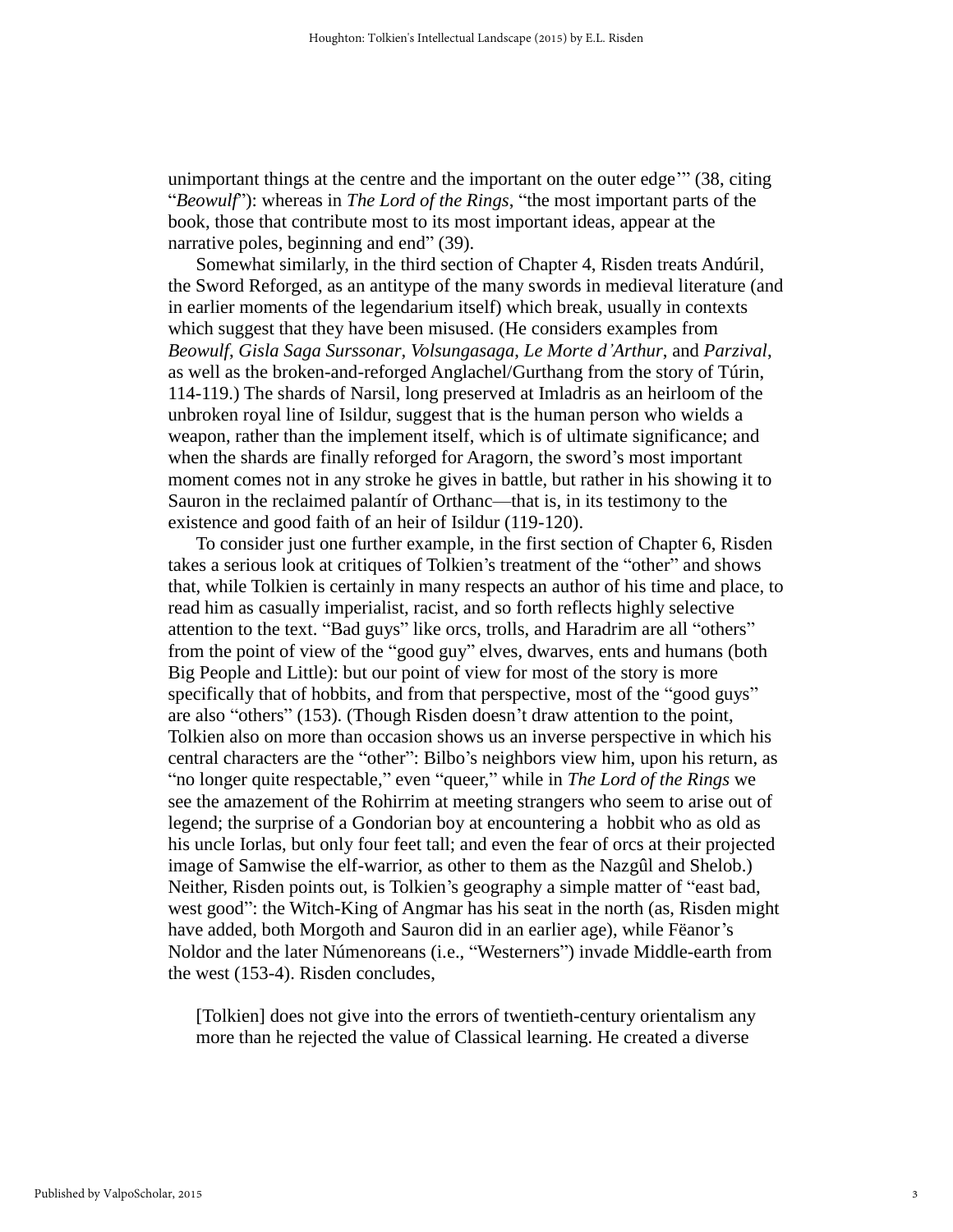array of creatures and peoples in a complex geography with an intricate and interwoven history, all of whom are capable of falling into evil—or resisting it. That point, perhaps, creates his most important theme and warning: mortality weighs on all of us, and we must resist evil within ourselves with all the heroism we can muster. (155)

While I am enthusiastic about this book (and this is probably the point at which to note that I was editor-in-chief of *Tolkien in the New Century*, and have a piece forthcoming in a journal Professor Risden edits), there are some parts that strike me as reasonable but not so stimulating as the examples I've cited above. In the first part of Chapter 7, for instance, Risden briefly describes three contemporary theories of leadership (from James MacGregor Burns, *Leadership* (1978); John W. Gardner, *On Leadership* (1990); and Robert K. Greenleaf, *Servant Leadership* (1977), then argues that Tolkien's depictions of Gandalf and Aragorn anticipate in narrative form the principles the theorists set out in academic prose. Risden certainly makes his case, but it doesn't feel to me as though he sheds very much new light on *The Lord of the Rings* in the course of doing so; indeed (not to put too much weight on syntax) the conclusion to the section is phrased as a comment on the theorists: "They found, like Tolkien, that, while leadership may not bring each of us wealth and power, proper foundational principles may help create more stable and equitable societies. We keep, though all of us together—the capacity to choose to use those principles to build or destroy" (175).

The Afterword also struck me as a bit labored. It ends with a very affecting paragraph that distinguishes Tolkien from what either the right or the left might wish him to be, and returns to the book's controlling metaphor of landscape:

I would assert finally that Tolkien succeeds as fiction writer—and even, I dare say, as a thinker—because he treats creatures, ideas, and landscapes with respect, because he cares about and believes in the idea of good, because he couches his ideas in stories that resonate with all sorts of readers from all sorts of background, and because the landscape of his ideas draws us as compellingly as does the physical landscape of wood, mountain, and valley. (210)

On the way to this conclusion, however, the section gives (202-209) an expansive list of sixteen Christian themes in Tolkien's writing, taken from Matthew Dickerson, *Following Gandalf* (2003), Paul H. Kocher, *Master of Middle-earth* (1972) and Marjorie Burns, *Perilous Realms* (2005). The summaries and commentary are all, so far as I can tell, perfectly correct, but the net effect, it seems to me, is somehow less than an equivalent amount of Risden's own thought